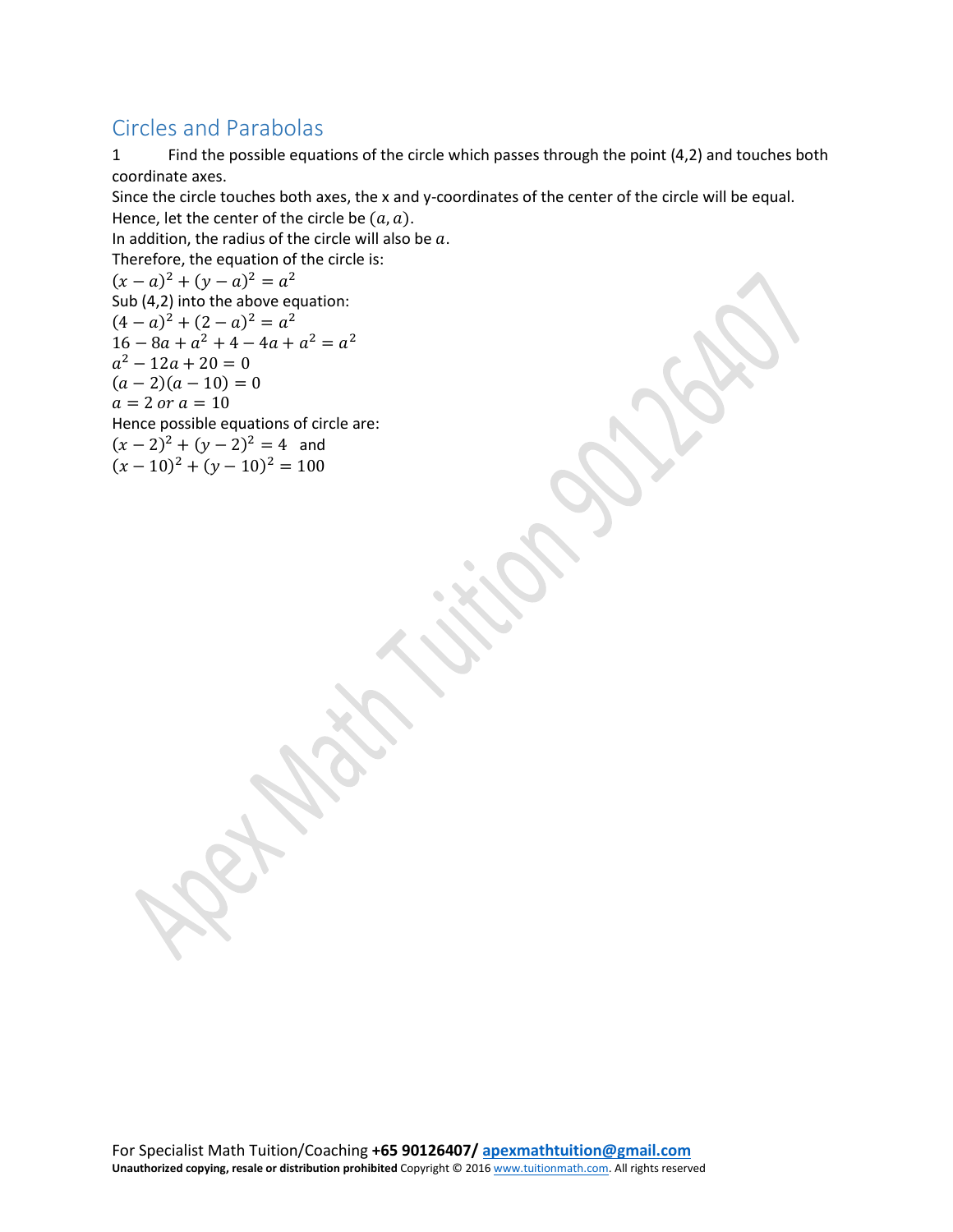2 In the diagram (not drawn to scale), the circle with center C touches the curve  $y^2 = 4x$  at the point A.  $2y = -x - 4$  is the equation of the common tangent to both the circle and the curve at point A. Find

i) the coordinates of point A ii) the equation of the circle



i) Equate tangent and parabola equations:

 $\left(-\frac{x}{2}-2\right)$ 2  $= 4x$  $x^2$  $\frac{1}{4} + 2x + 4 = 4x$  $x^2 - 8x + 16 = 0$  $(x-4)^2=0$  $x = 4$  $y = \pm \sqrt{4(4)} = 4$  (Rej) or -Coordinate of A is  $(4, -4)$ ii) Gradient of tangent at  $A = -1$ 2 Gradient of normal at  $A = 2$ Equation of AC:  $y - (-4) = 2(x - 4)$  $y = 2x - 4$ By observation, y-coordinate of C = 0 since it lies on the  $x$ -axis. Sub  $y = 0$  into equation AC:  $0 = 2x - 4$  $x = 2$ Coordinate of  $C = (2,0)$ Radius of circle = AC =  $\sqrt{(4-2)^2+(-4-0)^2} = \sqrt{20}$ Equation of circle:  $(x - 2)^2 + y^2 = 20$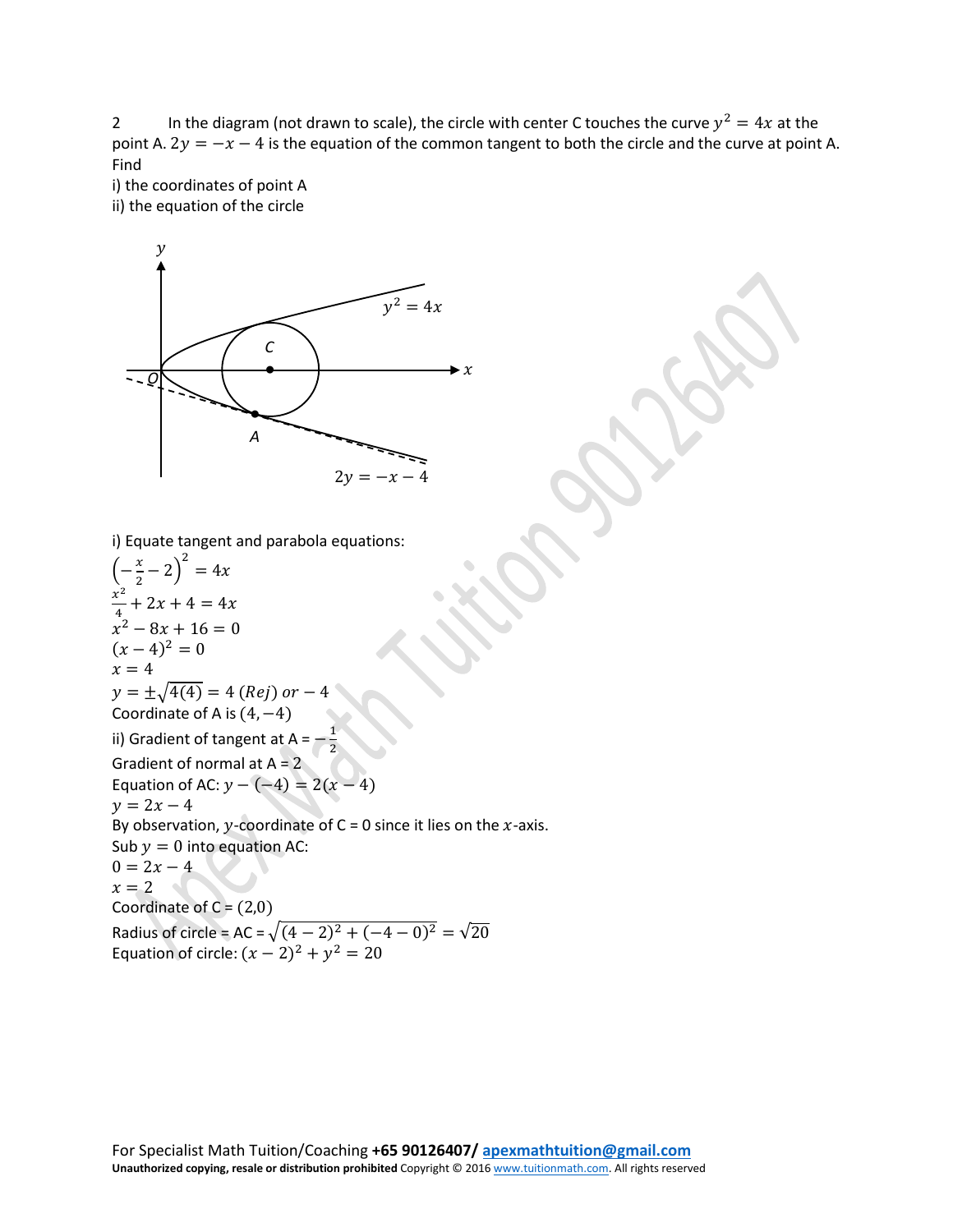3 The diagram shows circle C<sub>1</sub> (not drawn to scale with the center of the circle at  $C(4, -2)$ ). The line  $y = x + 4$  is a tangent to circle at the point A.

i) Find coordinates of A.

ii) Find the equation of circle  $C_1$ .

iii) Given that a line L:  $y = -7$  intersects the circle C<sub>1</sub> at the points P and Q, find the coordinates of P and Q and find the shortest distance from the center of the circle to L.

iv) Find the coordinates of the center of a second circle C<sub>2</sub> which has radius  $\sqrt{89}$  units and also passes through P and Q. The center of the  $C_2$  is lies above the  $x$ -axis.

v) Find  $\frac{area\ of\ C_1}{area\ of\ C_2}$ i) Gradient of tangent at  $A = 1$ Gradient of normal at  $A = -\frac{1}{1} = -1$ Since normal of tangent passes through the circle center, equation of the normal is:  $(y + 2) = -1(x - 4)$  (tangent ⊥ radius)  $y = -x + 2$ Equate normal and tangent to find A:  $x + 4 = -x + 2$  $x = -1$  $y = -(-1) + 2 = 3$ Point A is  $(-1,3)$ ii) Radius of C<sub>1</sub> =  $\sqrt{(-1-4)^2 + (3-(-2)^2)} = \sqrt{50}$  units (Length =  $\sqrt{(x_1 - x_2)^2 + (y_1 - y_2)^2}$ ) Equation of C<sub>1</sub> =  $(x - 4)^2 + (y + 2)^2 = 50$ iii) Sub  $y = -7$  into equation of C<sub>1</sub>:  $(x-4)^2+(-7+2)^2=50$  $x^2 + 16 - 8x + 25 = 50$  $x^2 - 8x - 9 = 0$  $x = -1$  or  $x = 9$ *A ●*  $v = x + 4$  $\chi$  $\mathcal V$ *O ● C(4,-2)*  $C_1$ *● Q ● P*  $y = -7$ 

Coordinates of P and Q are  $(-1, -7)$  and  $(9, -7)$ Shortest distance is to the perpendicular bisector of P and Q. **Mid-point of PQ** =  $\left(\frac{-1+9}{2}, \frac{-7-7}{2}\right)$  =  $(4, -7)$  (Mid-point =  $\frac{x_1+x_2}{2}$ 

(Mid-point = 
$$
\frac{x_1 + x_2}{2}
$$
,  $\frac{y_1 + y_2}{2}$ )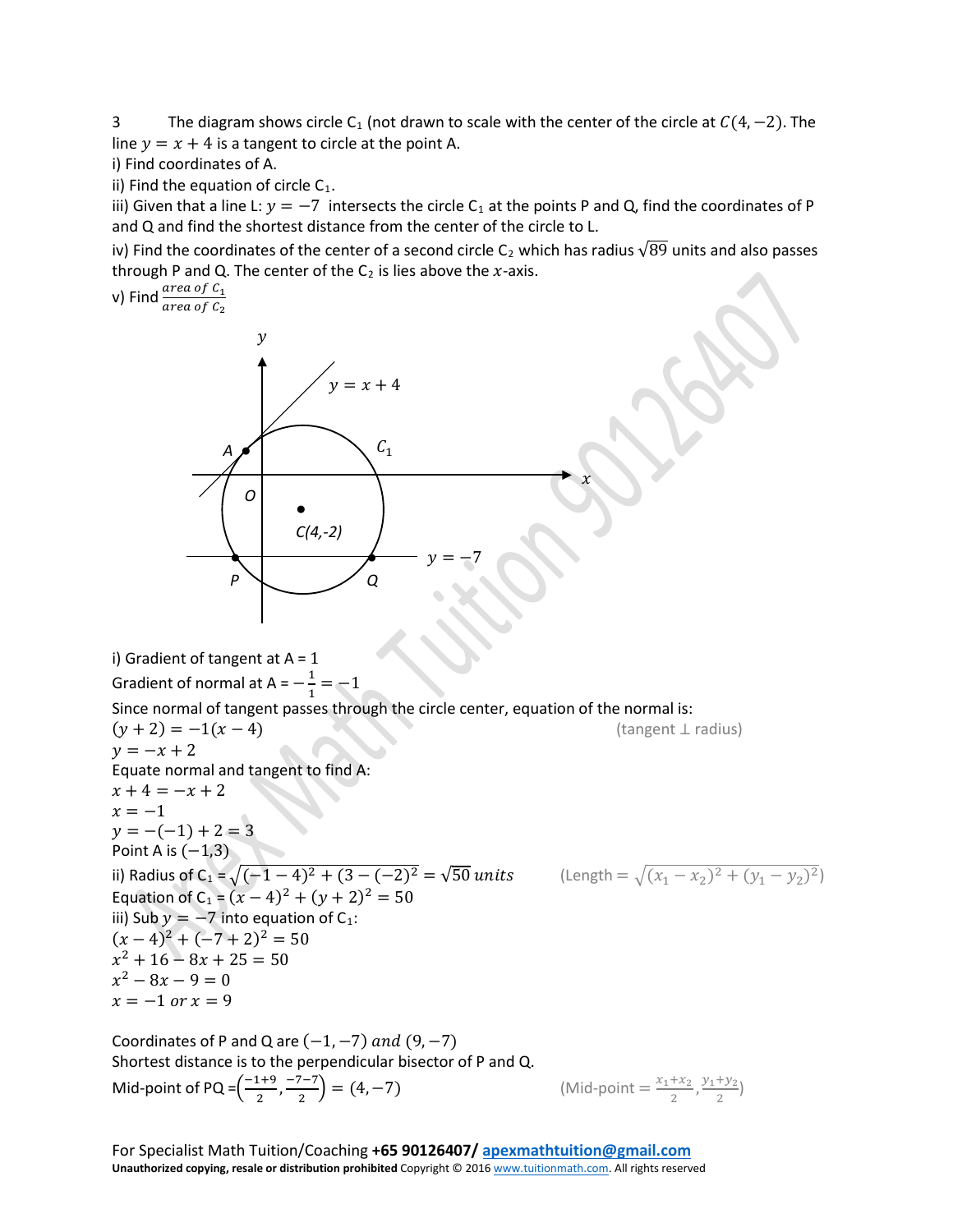Distance =  $\sqrt{(4-4)^2+(-2-(-7))^2}$  = 5 units

iv) By observation, the x-coordinate of the center of  $C_2$  is the same as the mid-point of P and Q. Hence, coordinates of Center of  $C_2 = (4, y)$ 

The radius of C<sub>2</sub> =  $\sqrt{89}$  =  $\sqrt{(4-(-1))^2 + (y-(-7))^2}$  $89 = 25 + (y + 7)^2$  $y + 7 = \pm 8$ <br> $y = 1$ or  $y = -8 (Rej)$ Center of circle  $C_2 = (4, 1)$ 

v) 
$$
\frac{\text{area of } C_1}{\text{area of } C_2} = \left(\frac{\text{radius of } C_1}{\text{radius of } C_2}\right)^2 = \left(\frac{\sqrt{50}}{\sqrt{89}}\right)^2 = \frac{50}{89}
$$

(for similar Figures,  $1rea_2$  $\Rightarrow$   $\neq$ <u>Length<sub>1</sub></u> Length<sub>2</sub> � 2

)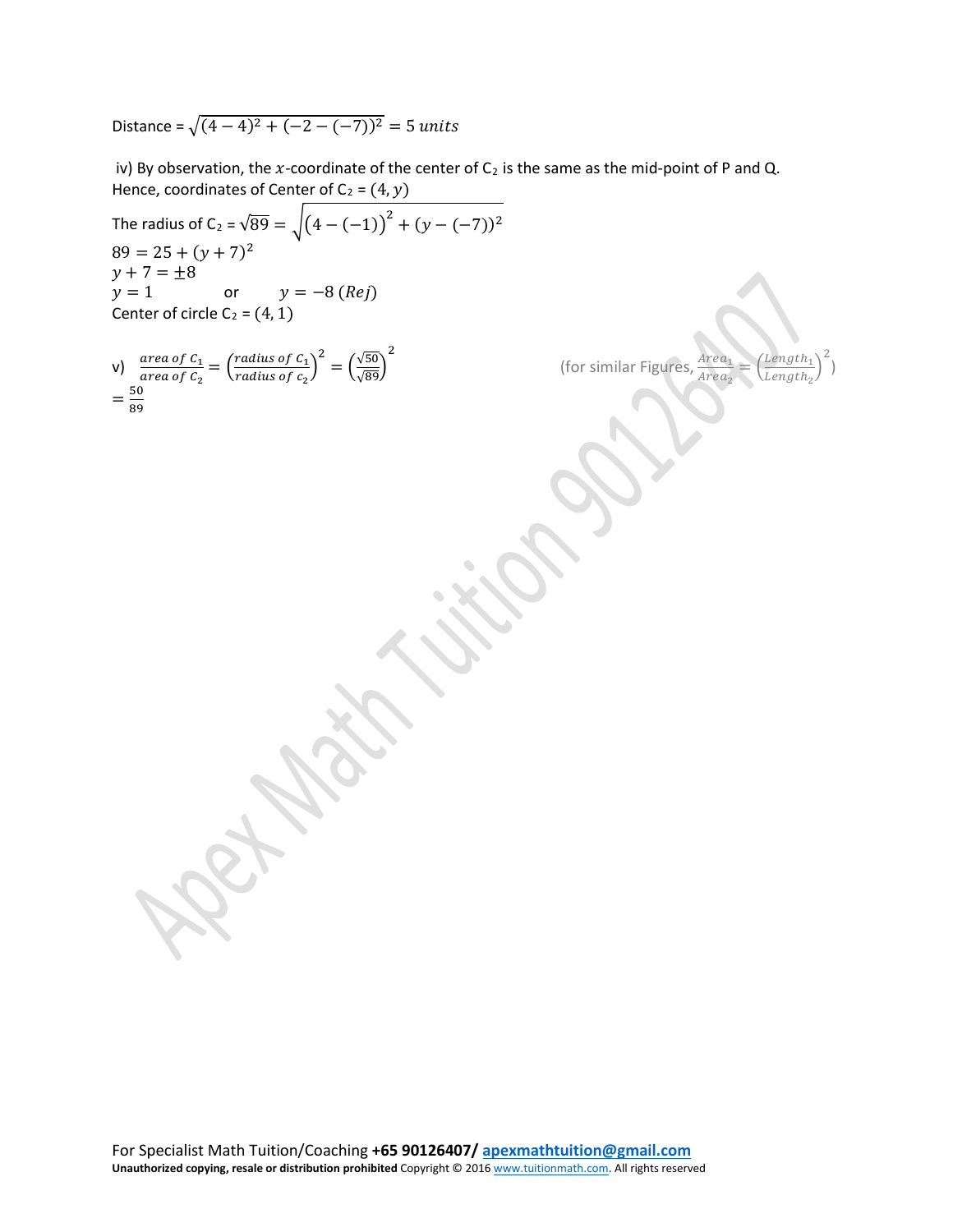4 The diagram shows a circle C with center M and radius 2 units. The circle touches the  $x$ -axis at the point A(6,0) and the line OB is a tangent to the circle at the point B. Find

i) the coordinates of center M,

ii) the equation of the circle

iii) the equation of the line OB.



i) Center M has to be directly above A, therefore the  $x$ -coordinate is 6. Since the radius of C is 2, the  $y$ -coordinate of the center is also 2. Coordinates of M is (6,2) ii) Equation of circle:  $(x - 6)^2 + (y - 2)^2 = 4$ iii) Method 1:

tan ∡ $AOM = \frac{2}{6}$  $\angle AOM = 18.435^{\circ}$  $\angle AOB = 2 \times \angle AOM = 36.87^{\circ}$ Gradient of OB =  $\tan \frac{\mathcal{A}}{4}$ Equation of OB :  $y = \frac{3}{4}x$ 

Method 2: Equation of OB:  $y = kx$ Equate OB with circle equation:  $(x-6)^2 + (kx-2)^2 = 4$  $x^{2} + 36 - 12x + k^{2}x^{2} + 4 - 4kx = 4$  $(1 + k^2)x^2 + (-12 - 4k)x + 36 = 0$ Since OB is tangent to circle C, discriminant = 0  $b^2 - 4ac = 0$  $(-12 - 4k)^2 - 4(1 + k^2)(36) = 0$  $144 + 16k^2 + 96k - 144 - 144k^2 = 0$  $-128k^2 + 96k = 0$  $k = 0$  (*Rej*) or  $\frac{96}{128} = \frac{3}{4}$ Therefore equation of OB:  $y = \frac{3}{4}x$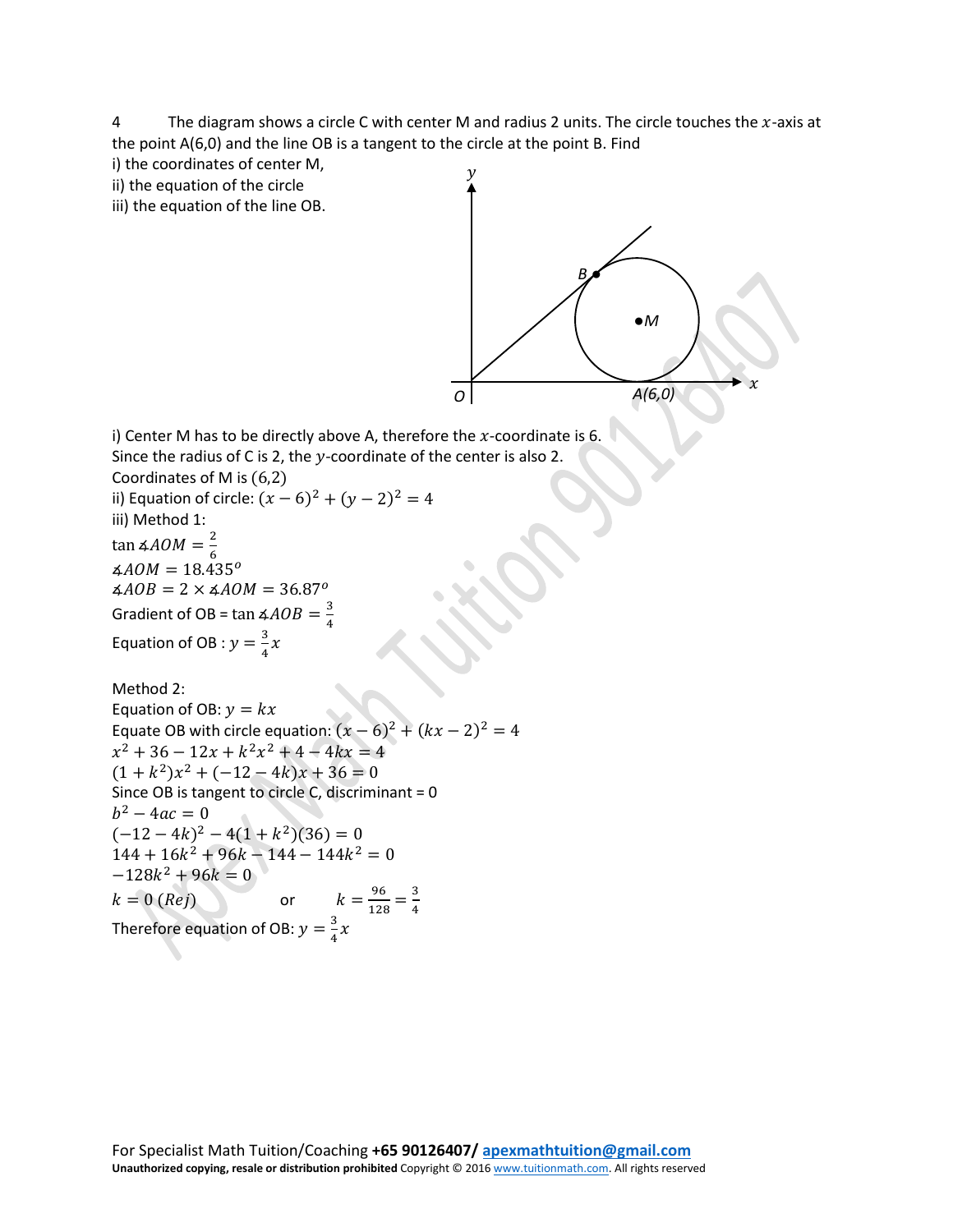5 Given that the circle passes through the points  $A(1,6)$  and  $B(5,8)$  and has radius 5, find the equation of the circle.

Gradient of  $AB = \frac{8-6}{5-1} = \frac{1}{2}$ Midpoint of  $AB = \left(\frac{1+5}{2}, \frac{6+8}{2}\right) = (3,7)$ Gradient of perpendicular bisector of  $AB = -2$ Equation of perpendicular bisector of  $AB: y - 7 = -2(x - 3)$  $y = -2x + 13$  -(1)

Let  $(x, y)$  be the center of the circle,

 $\sqrt{(x-1)^2 + (y-6)^2} = 5$  $(x-1)^2 + (y-6)^2 = 5^2$  -(2)

Sub (1) into (2):  $(x-1)^2 + (-2x+13-6)^2 = 5^2$  $(x-1)^2 + (-2x+7)^2 = 5^2$  $x^2 + 1 - 2x + 4x^2 + 49 - 28x - 25 = 0$  $5x^2 - 30x + 25 = 0$  $(x-5)(x-1) = 0$ 

 $x = 5, y = 3$  $x = 1, y = 11$ 

When center is at (5,3),<br>Equation of circle:  $(x-5)^2 + (y-3)^2 = 25$ When center is at  $(1,11)$ ,<br>Equation of circle:  $(1,11)$  $(x - 1)^2 + (y - 11)^2 = 25$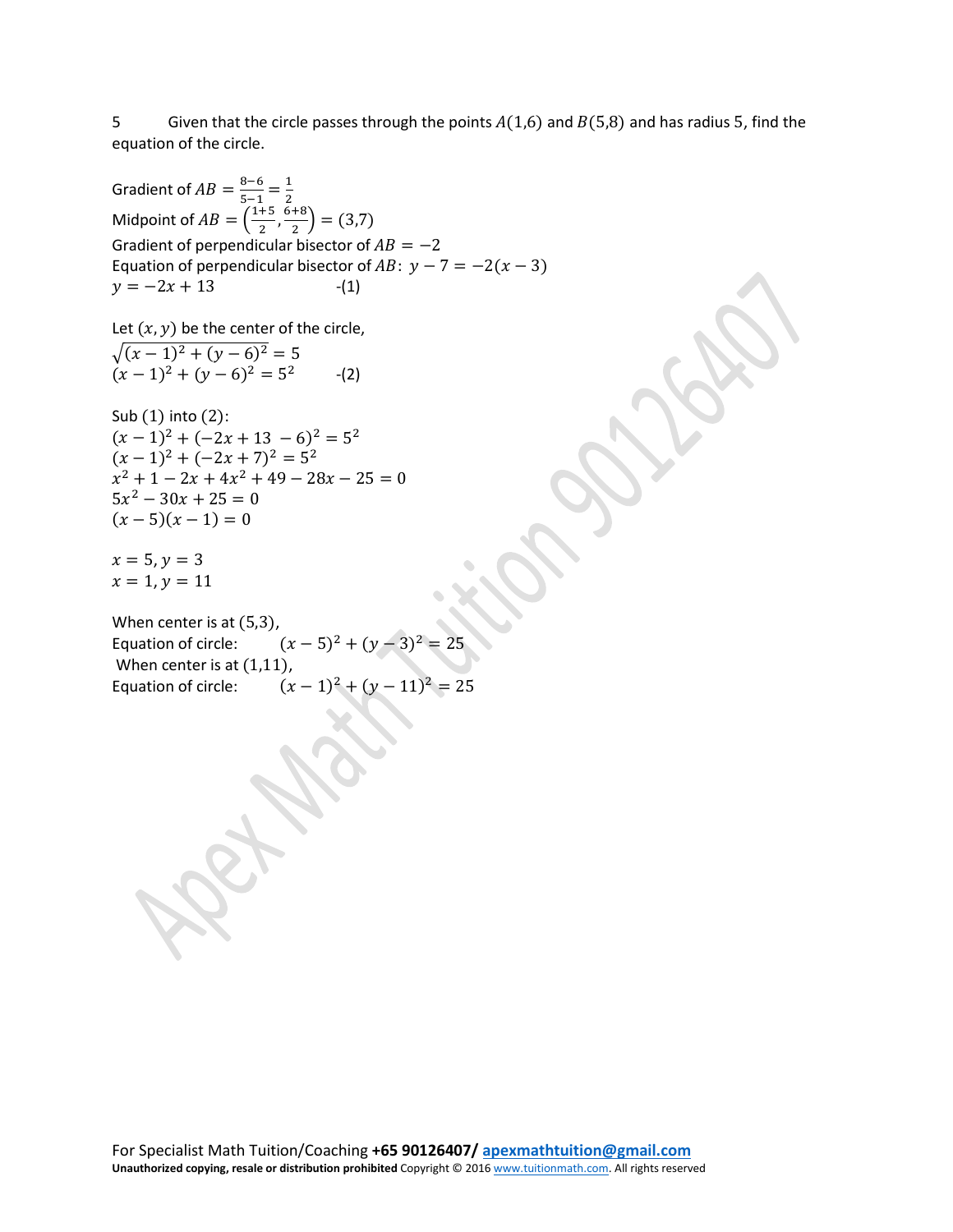6 The diagram shows the circle C with equation  $x^2 + y^2 - 2x - 10y + 21 = 0$  and the line L with equation  $2y = 4x - 9$ .

i) Find the coordinates of the centre and the radius of the Circle C

ii) Find the coordinates of the point on the line L which is closest to the Circle C

iii) Find the equation of the circle which is a reflection of Circle C on the line L.

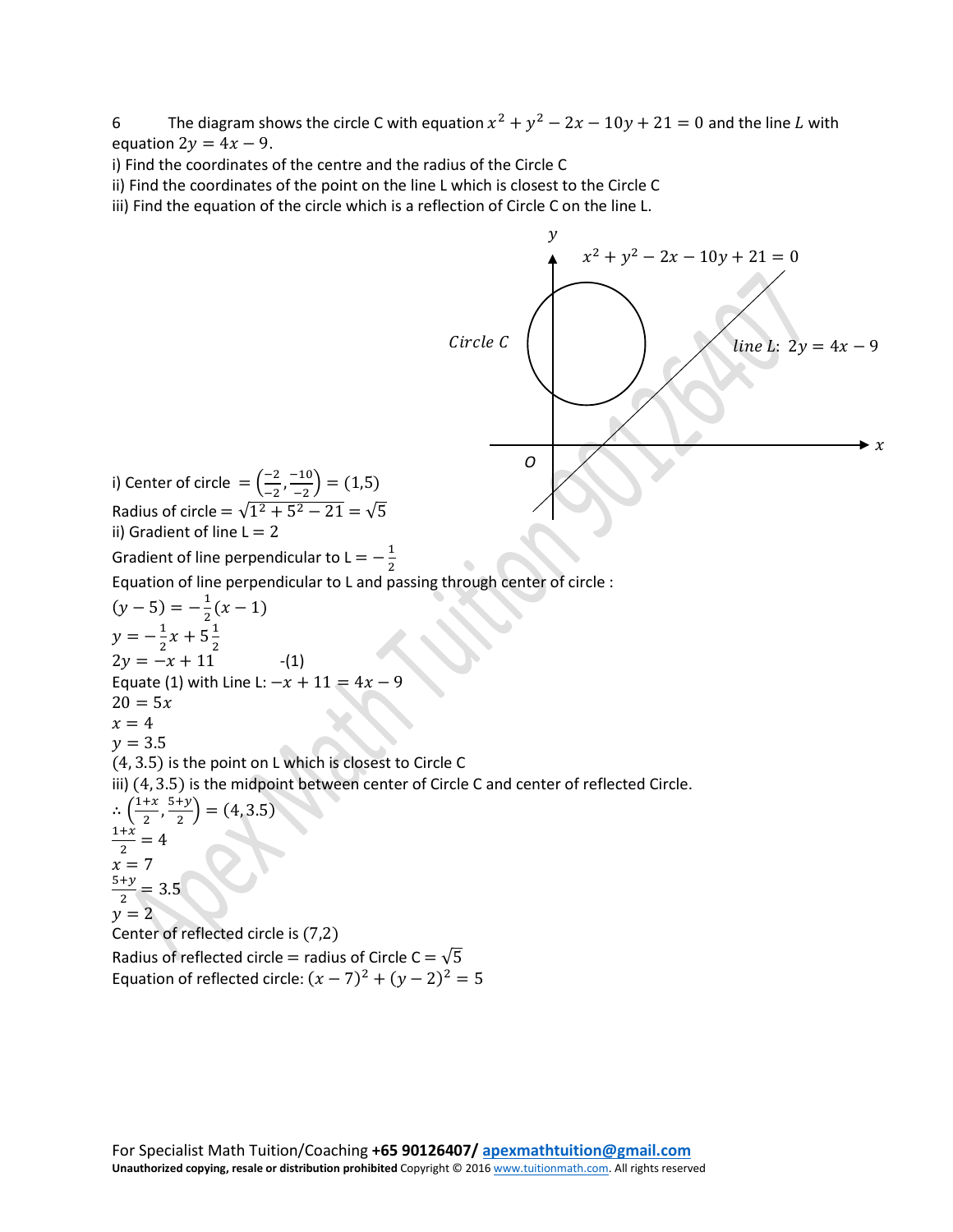7 Find the equation of the circle that has its center at (4,3) and has a tangent whose equation is given by  $y = 3x + 1$ 

 $y = 3x + 1$  -(1) Gradient of tangent  $= 3$ Gradient of line perpendicular to tangent  $=-\frac{1}{3}$ Equation of line passing through center of circle with gradient  $-\frac{1}{3}$ :  $(y-3) = -\frac{1}{3}(x-4)$  $y = -\frac{1}{3}x + 4\frac{1}{3}$  (2) Solve  $(1)$  and  $(2)$  simultaneously:  $x = 1, y = 4$ Radius of circle =  $\sqrt{(3-4)^2 + (4-1)^2} = \sqrt{10}$ Equation of circle:  $(x-4)^2 + (y-3)^2 = 10$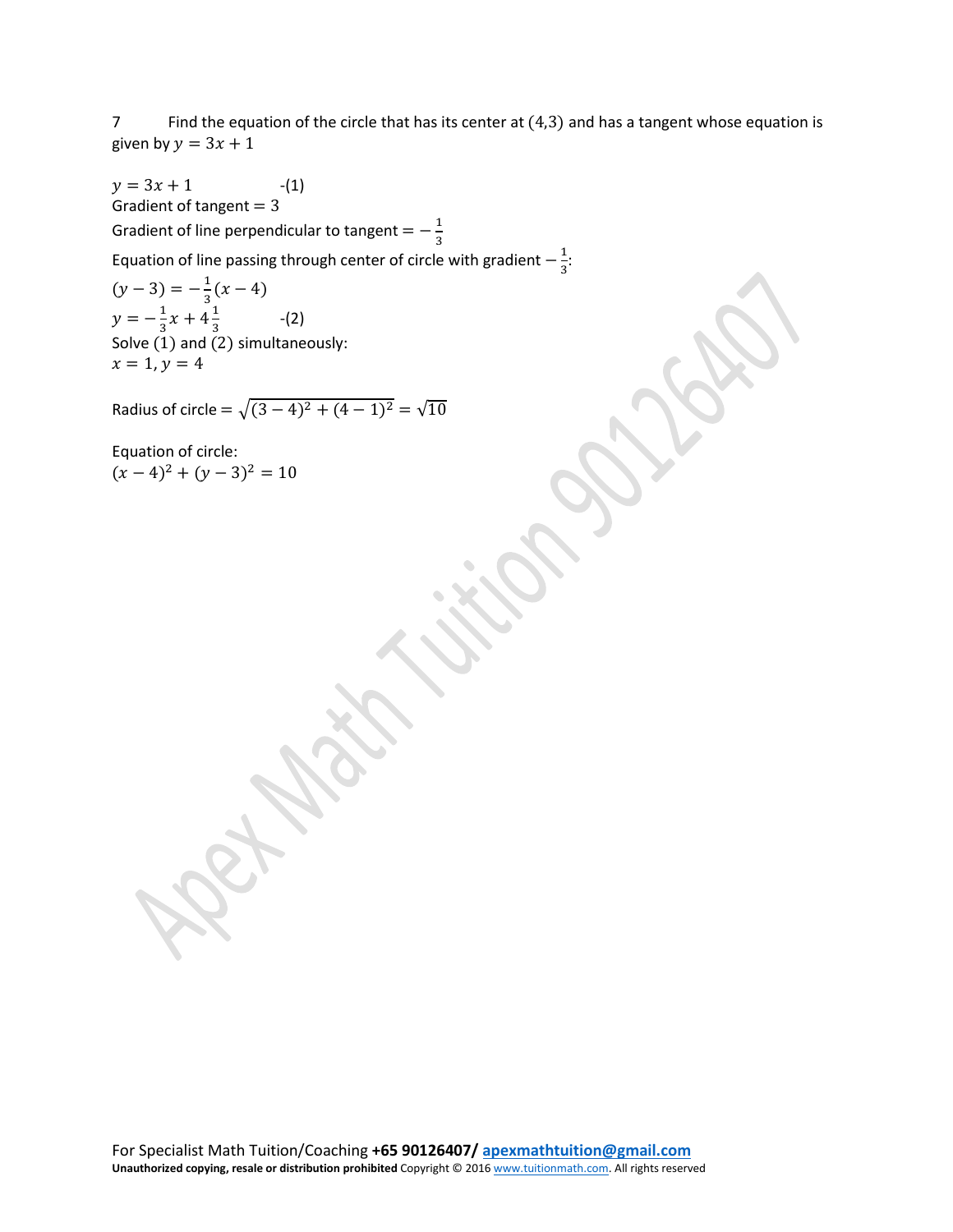8 Find the equation of the circle which passes through the origin and the points  $A(3,1)$  and  $B(-1, -1)$ .

Midpoint of  $A0 = \left(\frac{3+0}{2}, \frac{1+0}{2}\right) = \left(\frac{3}{2}, \frac{1}{2}\right)$  $\frac{1}{2}$ Gradient of  $AO = \frac{1-0}{3-0} = \frac{1}{3}$ Gradient of perpendicular bisector of  $AO = -3$ Equation of perpendicular bisector of AO:  $\left(y - \frac{1}{2}\right) = -3\left(x - \frac{3}{2}\right)$  $y = -3x + 5$  -(1)

Midpoint of  $B0 = \left(\frac{-1+0}{2}, \frac{-1+0}{2}\right) = \left(\frac{-1}{2}, \frac{-1}{2}\right)$ Gradient of  $BO = \frac{-1-0}{-1-0} = 1$ Gradient of perpendicular bisector of  $BO = -1$ Equation of perpendicular bisector of  $BO$ :

$$
\left(y - \left(-\frac{1}{2}\right)\right) = -1\left(x - \left(-\frac{1}{2}\right)\right)
$$
  
y = -x - 1 \qquad -(2)

Simultaneously solve (1) and (2):  $x = 3$ ,  $y = -4$ Center of circle is at  $(3, -4)$ Radius of circle =  $\sqrt{(1 - (-4))^2 - ((3 - 3)^2)} = 5$ Equation of circle:  $(y + 4)^2 + (x - 3)^2 = 25$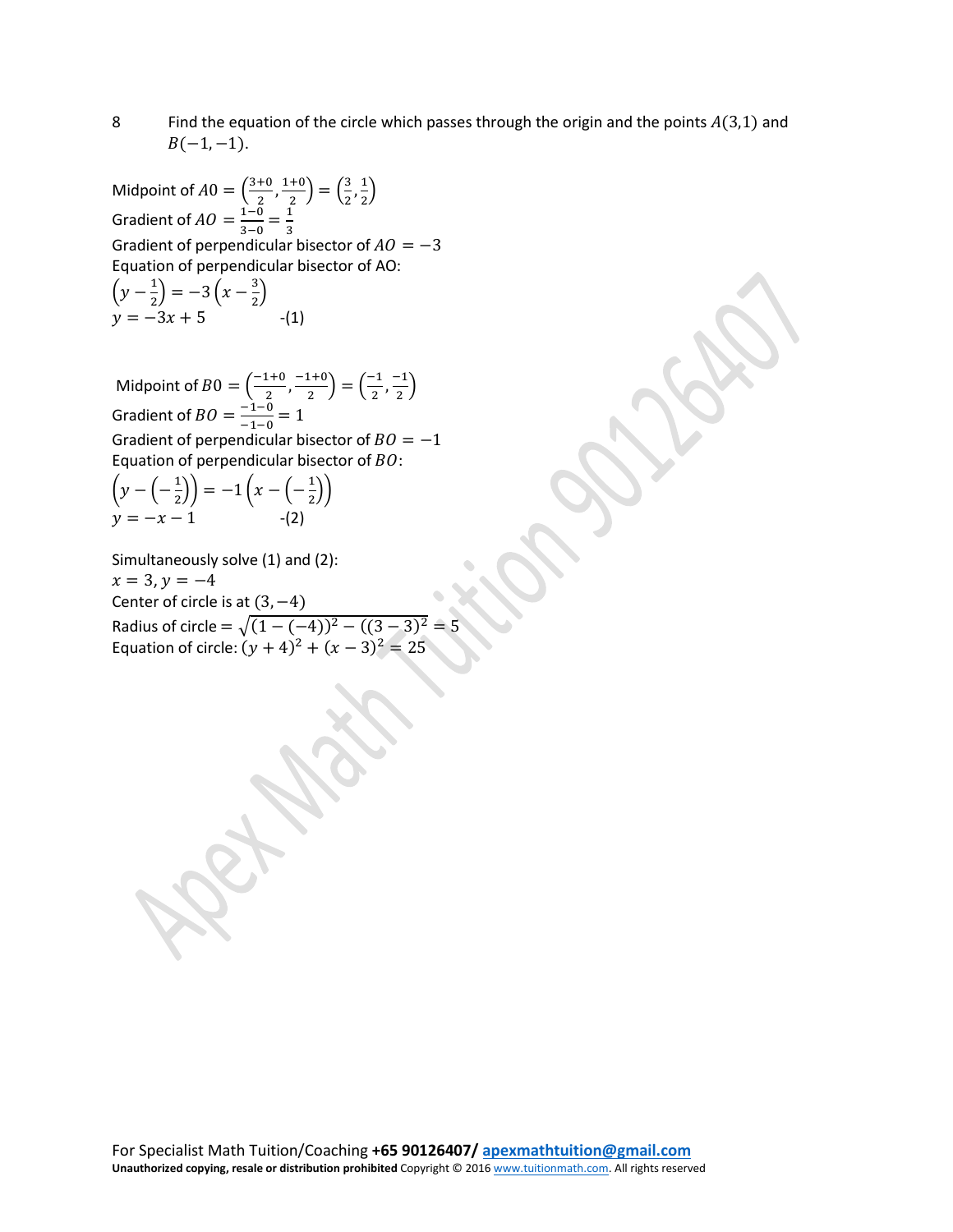9 Circle C has the equation  $x^2 + y^2 + 6x - 6y - 7 = 0$ .

i) Find the coordinates of the center and the radius of the circle.

ii) Point  $A(-6,-1)$  is on the circle. The tangent of the circle at point A intersects the  $\gamma$  –axis at Point B. Find the coordinates of Point  $B$ .

iii) Show that circle C does not intersect the line  $y = x - 3$ .

iv) Show that the origin lies inside circle C.

v) Find the equation of the circle which is a reflection of circle C on the  $y$  -axis.

i) Center of circle  $= \left(\frac{6}{-2}, -\frac{6}{-2}\right)$  $= (-3, 3)$ Radius of circle =  $\sqrt{(-3)^2 + 3^2 + 7}$  $=\sqrt{25}$  $= 5$ ii) Gradient of normal at Point  $A = \frac{3-(-1)}{-3-(-6)}$  $=\frac{4}{3}$ Gradient of tangent at Point  $A=-\frac{3}{4}$ Equation of tangent at Point A:  $(y - (-1)) = -\frac{3}{4}(x - (-6))$  $y = -\frac{3}{4}x - \frac{11}{2}$ Point *B* is the *y*-intercept, therefore Point B is  $\left(0, -\frac{11}{2}\right)$ . iii) Equate  $y = x - 3$  with  $x^2 + y^2 + 6x - 6y - 7 = 0$ :  $x^{2} + (x - 3)^{2} + 6x - 6(x - 3) - 7 = 0$  $x^2 + x^2 - 6x + 9 + 6x - 6x + 18 - 7 = 0$  $2x^2 - 6x + 20 = 0$  $x^2 - 3x + 10 = 0$  $b^2 - 4ac = (-3)^2 - 4(1)(10) = -31$ Since  $b^2 - 4ac < 0$ , the line does not intersect circle C. iv) Length of circle center to origin =  $\sqrt{(0+3)^2 + (0-3)^2}$  $=\sqrt{18} \approx 4.24$ 

Since  $4.24 < 5(Radius)$ , the origin lies inside Circle C. v) Upon reflecting on the  $y$  -axis, the center of circle is (3,3) Therefore the equation of the reflected circle is  $(x - 3)^2 + (y - 3)^2 = 25$